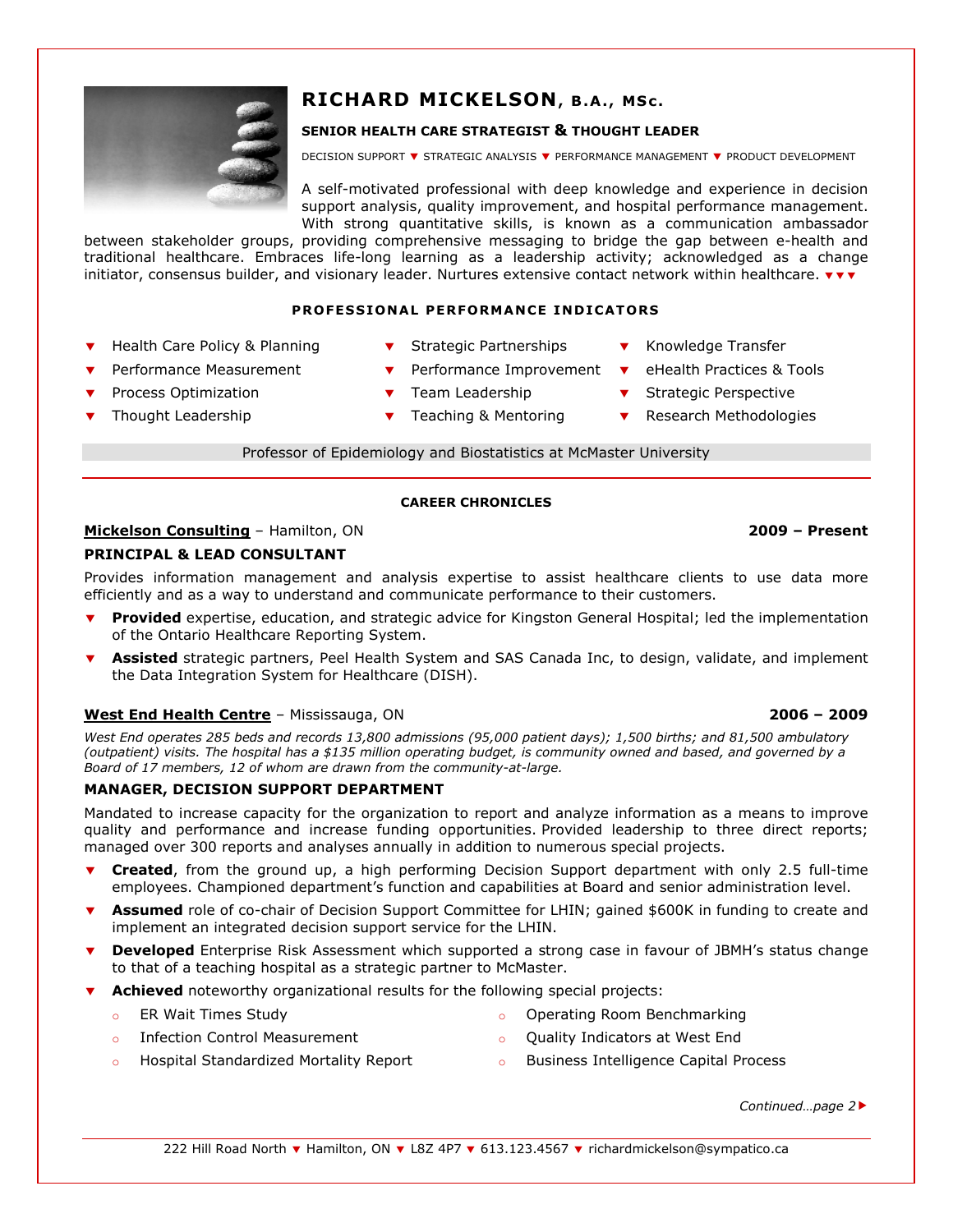

RICHARD MICKELSON, B.A., MSc

SENIOR HEALTH CARE STRATEGIST & THOUGHT LEADER **FOUR SERVICE ASSESS** PAGE TWO

#### CAREER CHRONICLES…CONTINUED

# Ontario Ministry of Health & Long-Term Care – Hamilton, ON 2000 – 2006

# HOSPITAL CONSULTANT, BRANT HALDIMAND & NORFOLK COUNTIES (2004-2006)

Liaised with key stakeholders on a number of topics: financial/clinical performance, funding, implementation of new policies, SARS, patient complaints, restructuring, and hospital closures.

- Gained credibility as a thought leader and industry expert. Served as government representative for five area hospitals, thereby establishing a solid network of internal and external relationships.
- Evaluated, as Ministry Representative for Provincial Third-Party Review Team, over 60 hospitals on a variety of issues: governance, IT infrastructure, management structure, financial/clinical performance.

## INFORMATION MANAGEMENT ANALYST (2000-2004)

Served as Lead Analyst for an office of 40 staff. Analyzed data from all health care sectors (community, hospital, long-term care) to provide MOH staff, including the Deputy Minister, with information to make sound decisions on funding allocation and accountability.

- **Conducted** in-depth research to produce Report & Analysis on Private Eye Clinics in Ontario, which was seen as an influential report that helped delay the use of private clinics as access to care tools.
- **Created** special funding allocation report/analysis as a member of the CCAC Home Care Funding Committee. Integrated data from over five sources which assisted with the allocation of funding.
- **Developed** report for all regions of Ontario that helped to create focus on non-clinical areas for service cuts and integration within healthcare systems.

## River Glen Consulting Inc – Toronto, ON 1998 – 2000 and 1998 – 2000

Healthcare consulting firm which provided analysis and strategic management consulting for all sectors.

#### CONSULTANT

- Co-developed LOS analysis and cohort selection criteria which incorporated social and financial data.
- Acted as lead consultant for the provincial committee on Blood Utilization in Ontario; directed three team members to meet all budget and timeline requirements.
- **Designed** and performed benchmark analysis of financial/clinical data for MOH Operative Reviews.

# Hamilton Health Sciences Corporation (HHSC) – Hamilton, ON 1997 – 1998

Comprised of six area hospitals and a cancer centre, HHSC employs nearly 10,000 people and is a referral hospital to 25 community hospitals in the region.

#### PROGRAM ANALYST, DECISION SUPPORT SERVICES

Acted as Program Consultant for five regional programs. Reported to three VPs and two directors to assist with analysis for allocation, restructuring, and budgeting.

- **v** Collaborated with Director of Quality to design and produce a Corporate Balanced Scorecard.
- **v** Created Indicator Tools for hospital budget review process.

# Clinical Evaluation Research Unit (CERU) – Toronto, ON 1996 – 1997 RESEARCH DIRECTOR FOR PNEUMONIA CARE MAP EVALUATION PROJECT, (THESIS)

**Managed** and conducted analysis of Care Map for Community Acquired Pneumonia patients.

Continued…page 3-